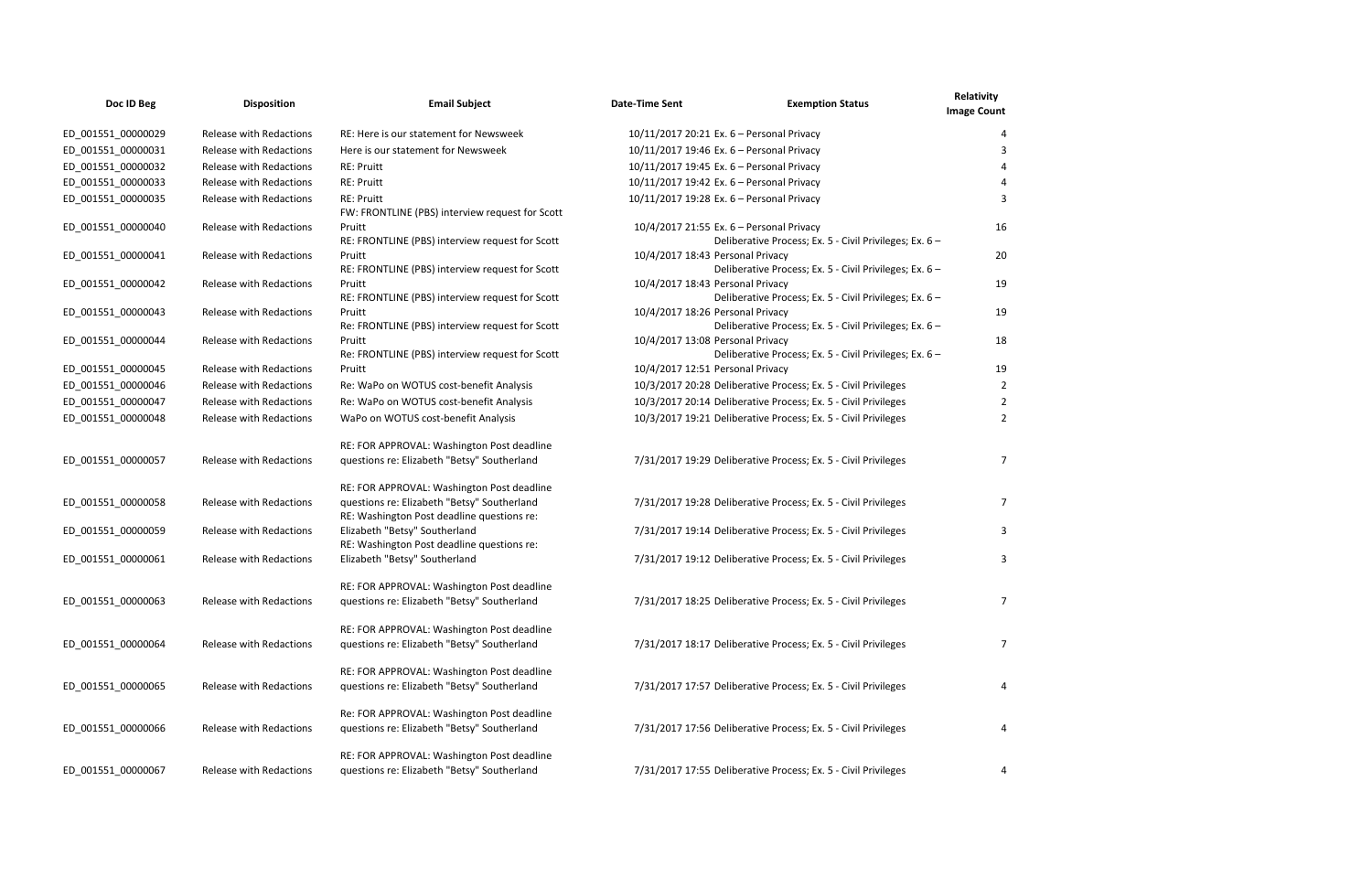| Re: FOR APPROVAL: Washington Post deadline<br>questions re: Elizabeth "Betsy" Southerland<br>FOR APPROVAL: Washington Post deadline<br>questions re: Elizabeth "Betsy" Southerland<br>Re: Washington Post deadline questions re:<br>Elizabeth "Betsy" Southerland<br>RE: Washington Post deadline questions re:<br>Elizabeth "Betsy" Southerland<br>Re: Here is our statement for Newsweek |
|--------------------------------------------------------------------------------------------------------------------------------------------------------------------------------------------------------------------------------------------------------------------------------------------------------------------------------------------------------------------------------------------|
|                                                                                                                                                                                                                                                                                                                                                                                            |
| APPROVAL: LA Times questions -- civil service<br>Re:                                                                                                                                                                                                                                                                                                                                       |
| Re:                                                                                                                                                                                                                                                                                                                                                                                        |
| <b>Re: APPROVAL</b>                                                                                                                                                                                                                                                                                                                                                                        |
| APPROVAL                                                                                                                                                                                                                                                                                                                                                                                   |
| Fwd: Here is our statement for Newsweek                                                                                                                                                                                                                                                                                                                                                    |
| Re: Here is our statement for Newsweek                                                                                                                                                                                                                                                                                                                                                     |
| Re: Here is our statement for Newsweek                                                                                                                                                                                                                                                                                                                                                     |
| Re: Here is our statement for Newsweek                                                                                                                                                                                                                                                                                                                                                     |
| Re: Here is our statement for Newsweek                                                                                                                                                                                                                                                                                                                                                     |
| Re: Here is our statement for Newsweek                                                                                                                                                                                                                                                                                                                                                     |
| Re: Here is our statement for Newsweek                                                                                                                                                                                                                                                                                                                                                     |
| Re: Here is our statement for Newsweek                                                                                                                                                                                                                                                                                                                                                     |
| Re: Here is our statement for Newsweek                                                                                                                                                                                                                                                                                                                                                     |
| UPDATED For Review: Response to AP                                                                                                                                                                                                                                                                                                                                                         |
| For Review: Response to AP                                                                                                                                                                                                                                                                                                                                                                 |
| RE: AP Article                                                                                                                                                                                                                                                                                                                                                                             |
| RE: SES Exit Survey                                                                                                                                                                                                                                                                                                                                                                        |
| RE: SES Exit Survey                                                                                                                                                                                                                                                                                                                                                                        |
| <b>WSJ Editorial</b>                                                                                                                                                                                                                                                                                                                                                                       |
| WSJ editorial                                                                                                                                                                                                                                                                                                                                                                              |
| RE: APPROVAL: LA Times questions -- civil service                                                                                                                                                                                                                                                                                                                                          |
| Re: AP Article                                                                                                                                                                                                                                                                                                                                                                             |
| RE: Hot Air: Another EPA Staffer "Quits" Because Of                                                                                                                                                                                                                                                                                                                                        |
| Trump (But Is Actually Retiring)                                                                                                                                                                                                                                                                                                                                                           |
| WaPo on WOTUS cost-benefit Analysis                                                                                                                                                                                                                                                                                                                                                        |

|                    |                                | Re: FOR APPROVAL: Washington Post deadline                                            |                  |
|--------------------|--------------------------------|---------------------------------------------------------------------------------------|------------------|
| ED_001551_00000068 | Release with Redactions        | questions re: Elizabeth "Betsy" Southerland                                           | 7/31/2017 17:54  |
| ED_001551_00000069 | Release with Redactions        | FOR APPROVAL: Washington Post deadline<br>questions re: Elizabeth "Betsy" Southerland | 7/31/2017 17:52  |
|                    |                                | Re: Washington Post deadline questions re:                                            |                  |
| ED_001551_00000070 | Release with Redactions        | Elizabeth "Betsy" Southerland                                                         | 7/31/2017 17:38  |
|                    |                                | RE: Washington Post deadline questions re:                                            |                  |
| ED_001551_00000071 | <b>Release with Redactions</b> | Elizabeth "Betsy" Southerland                                                         | 7/31/2017 17:19  |
| ED_001551_00000075 | Release with Redactions        | Re: Here is our statement for Newsweek                                                | 11/7/2017 17:24  |
| ED_001551_00000088 | Release with Redactions        | APPROVAL: LA Times questions -- civil service                                         | 9/21/2017 15:30  |
| ED 001551 00000100 | Release with Redactions        | Re:                                                                                   | 11/17/2017 16:13 |
| ED_001551_00000101 | Release with Redactions        | Re:                                                                                   | 11/16/2017 20:30 |
| ED_001551_00000103 | Release with Redactions        | <b>Re: APPROVAL</b>                                                                   | 11/16/2017 20:17 |
| ED_001551_00000104 | Release with Redactions        | APPROVAL                                                                              | 11/16/2017 20:12 |
| ED_001551_00000105 | Release with Redactions        | Fwd: Here is our statement for Newsweek                                               | 11/11/2017 16:39 |
| ED_001551_00000106 | Release with Redactions        | Re: Here is our statement for Newsweek                                                | 11/10/2017 18:36 |
| ED 001551 00000107 | <b>Release with Redactions</b> | Re: Here is our statement for Newsweek                                                | 11/2/2017 22:41  |
| ED_001551_00000108 | <b>Release with Redactions</b> | Re: Here is our statement for Newsweek                                                | 11/2/2017 22:17  |
| ED_001551_00000109 | <b>Release with Redactions</b> | Re: Here is our statement for Newsweek                                                | 11/2/2017 0:42   |
| ED 001551 00000110 | Release with Redactions        | Re: Here is our statement for Newsweek                                                | 10/31/2017 19:57 |
| ED_001551_00000116 | Release with Redactions        | Re: Here is our statement for Newsweek                                                | 10/23/2017 21:57 |
| ED_001551_00000118 | Release with Redactions        | Re: Here is our statement for Newsweek                                                | 10/23/2017 21:55 |
| ED_001551_00000121 | Release with Redactions        | Re: Here is our statement for Newsweek                                                | 10/23/2017 21:33 |
| ED_001551_00000129 | Release with Redactions        | UPDATED For Review: Response to AP                                                    | 9/9/2017 15:08   |
| ED_001551_00000130 | Release with Redactions        | For Review: Response to AP                                                            | 9/9/2017 14:50   |
| ED_001551_00000131 | Release with Redactions        | <b>RE: AP Article</b>                                                                 | 9/9/2017 14:44   |
| ED_001551_00000148 | Release with Redactions        | RE: SES Exit Survey                                                                   | 8/22/2017 19:06  |
| ED_001551_00000149 | <b>Release with Redactions</b> | RE: SES Exit Survey                                                                   | 8/22/2017 18:59  |
| ED_001551_00000133 | Release with Redactions        |                                                                                       |                  |
| ED_001551_00000170 | Release with Redactions        | <b>WSJ Editorial</b>                                                                  | 8/9/2017 14:39   |
| ED_001551_00000171 | <b>Release with Redactions</b> | WSJ editorial                                                                         | 8/9/2017 13:53   |
| ED_001551_00000178 | Release with Redactions        | RE: APPROVAL: LA Times questions -- civil service                                     | 9/21/2017 15:33  |
| ED_001551_00000182 | <b>Release with Redactions</b> | Re: AP Article                                                                        | 9/9/2017 14:15   |
|                    |                                | RE: Hot Air: Another EPA Staffer "Quits" Because Of                                   |                  |
| ED 001551 00002467 | Release with Redactions        | Trump (But Is Actually Retiring)                                                      | 7/31/2017 21:26  |
| ED 001551 00002617 | Release with Redactions        | WaPo on WOTUS cost-benefit Analysis                                                   | 10/3/2017 19:21  |
| ED 001551 00004253 | <b>Release with Redactions</b> |                                                                                       |                  |
|                    |                                | [SPAM] Fwd: Why Has the E.P.A. Shifted on Toxic                                       |                  |
|                    |                                | Chemicals? An Industry Insider Helps Call the Shots -                                 |                  |
| ED_001551_00004366 | Release with Redactions        | NYTimes.com<br>FW: Washington Post: EPA won't be able to do the                       | 10/22/2017 19:01 |
|                    |                                | 'right thing' under Trump, says latest protesting                                     |                  |
| ED_001551_00005032 | Release with Redactions        | official, 8/1/17                                                                      | 8/1/2017 14:47   |
|                    |                                |                                                                                       |                  |

| ED 001551 00000068 | Release with Redactions        | questions re: Elizabeth "Betsy" Southerland<br>FOR APPROVAL: Washington Post deadline                                | 7/31/2017 17:54 Deliberative Process; Ex. 5 - Civil Privileges                                       | 3  |
|--------------------|--------------------------------|----------------------------------------------------------------------------------------------------------------------|------------------------------------------------------------------------------------------------------|----|
| ED_001551_00000069 | Release with Redactions        | questions re: Elizabeth "Betsy" Southerland<br>Re: Washington Post deadline questions re:                            | 7/31/2017 17:52 Deliberative Process; Ex. 5 - Civil Privileges                                       | 3  |
| ED 001551 00000070 | Release with Redactions        | Elizabeth "Betsy" Southerland<br>RE: Washington Post deadline questions re:                                          | 7/31/2017 17:38 Deliberative Process; Ex. 5 - Civil Privileges                                       | 3  |
| ED_001551_00000071 | Release with Redactions        | Elizabeth "Betsy" Southerland                                                                                        | 7/31/2017 17:19 Deliberative Process; Ex. 5 - Civil Privileges                                       | 3  |
| ED_001551_00000075 | Release with Redactions        | Re: Here is our statement for Newsweek                                                                               | 11/7/2017 17:24 Ex. 6 - Personal Privacy                                                             | 5  |
| ED_001551_00000088 | Release with Redactions        | APPROVAL: LA Times questions -- civil service                                                                        | 9/21/2017 15:30 Deliberative Process; Ex. 5 - Civil Privileges                                       |    |
| ED 001551 00000100 | Release with Redactions        | Re:                                                                                                                  | 11/17/2017 16:13 Ex. 6 - Personal Privacy                                                            | 3  |
| ED_001551_00000101 | Release with Redactions        | Re:                                                                                                                  | 11/16/2017 20:30 Ex. 6 - Personal Privacy                                                            | 3  |
| ED_001551_00000103 | Release with Redactions        | Re: APPROVAL                                                                                                         | 11/16/2017 20:17 Ex. 6 - Personal Privacy                                                            |    |
| ED_001551_00000104 | Release with Redactions        | APPROVAL                                                                                                             | 11/16/2017 20:12 Ex. 6 - Personal Privacy<br>Deliberative Process; Ex. 5 - Civil Privileges; Ex. 6 - | 6  |
| ED 001551 00000105 | Release with Redactions        | Fwd: Here is our statement for Newsweek                                                                              | 11/11/2017 16:39 Personal Privacy                                                                    | -5 |
| ED_001551_00000106 | <b>Release with Redactions</b> | Re: Here is our statement for Newsweek                                                                               | 11/10/2017 18:36 Ex. 6 - Personal Privacy                                                            | -5 |
| ED_001551_00000107 | Release with Redactions        | Re: Here is our statement for Newsweek                                                                               | 11/2/2017 22:41 Ex. 6 - Personal Privacy                                                             |    |
| ED_001551_00000108 | Release with Redactions        | Re: Here is our statement for Newsweek                                                                               | 11/2/2017 22:17 Ex. 6 - Personal Privacy                                                             |    |
| ED_001551_00000109 | Release with Redactions        | Re: Here is our statement for Newsweek                                                                               | 11/2/2017 0:42 Ex. 6 - Personal Privacy                                                              |    |
| ED_001551_00000110 | Release with Redactions        | Re: Here is our statement for Newsweek                                                                               | 10/31/2017 19:57 Ex. 6 - Personal Privacy                                                            |    |
| ED_001551_00000116 | Release with Redactions        | Re: Here is our statement for Newsweek                                                                               | 10/23/2017 21:57 Ex. 6 - Personal Privacy                                                            | -5 |
| ED_001551_00000118 | Release with Redactions        | Re: Here is our statement for Newsweek                                                                               | 10/23/2017 21:55 Ex. 6 - Personal Privacy                                                            |    |
| ED_001551_00000121 | Release with Redactions        | Re: Here is our statement for Newsweek                                                                               | 10/23/2017 21:33 Ex. 6 - Personal Privacy                                                            |    |
| ED_001551_00000129 | Release with Redactions        | UPDATED For Review: Response to AP                                                                                   | 9/9/2017 15:08 Deliberative Process; Ex. 5 - Civil Privileges                                        | 6  |
| ED_001551_00000130 | Release with Redactions        | For Review: Response to AP                                                                                           | 9/9/2017 14:50 Deliberative Process; Ex. 5 - Civil Privileges                                        | 6  |
| ED_001551_00000131 | Release with Redactions        | RE: AP Article                                                                                                       | 9/9/2017 14:44 Deliberative Process; Ex. 5 - Civil Privileges                                        | 2  |
| ED_001551_00000148 | Release with Redactions        | RE: SES Exit Survey                                                                                                  | 8/22/2017 19:06 Deliberative Process; Ex. 5 - Civil Privileges                                       |    |
| ED_001551_00000149 | Release with Redactions        | RE: SES Exit Survey                                                                                                  | 8/22/2017 18:59 Deliberative Process; Ex. 5 - Civil Privileges                                       | 3  |
| ED_001551_00000133 | Release with Redactions        |                                                                                                                      | Deliberative Process; Ex. 5 - Civil Privileges                                                       | 2  |
| ED_001551_00000170 | <b>Release with Redactions</b> | WSJ Editorial                                                                                                        | 8/9/2017 14:39 Ex. 6 - Personal Privacy                                                              | 3  |
| ED_001551_00000171 | Release with Redactions        | WSJ editorial                                                                                                        | 8/9/2017 13:53 Ex. 6 - Personal Privacy                                                              | 3  |
| ED_001551_00000178 | Release with Redactions        | RE: APPROVAL: LA Times questions -- civil service                                                                    | 9/21/2017 15:33 Deliberative Process; Ex. 5 - Civil Privileges                                       | 4  |
| ED_001551_00000182 | Release with Redactions        | Re: AP Article                                                                                                       | 9/9/2017 14:15 Deliberative Process; Ex. 5 - Civil Privileges                                        | -1 |
|                    |                                | RE: Hot Air: Another EPA Staffer "Quits" Because Of                                                                  |                                                                                                      |    |
| ED_001551_00002467 | Release with Redactions        | Trump (But Is Actually Retiring)                                                                                     | 7/31/2017 21:26 Ex. 6 - Personal Privacy                                                             | 3  |
| ED_001551_00002617 | Release with Redactions        | WaPo on WOTUS cost-benefit Analysis                                                                                  | 10/3/2017 19:21 Deliberative Process; Ex. 5 - Civil Privileges                                       | 2  |
| ED_001551_00004253 | Release with Redactions        | [SPAM] Fwd: Why Has the E.P.A. Shifted on Toxic<br>Chemicals? An Industry Insider Helps Call the Shots -             | Ex. 6 - Personal Privacy                                                                             | -1 |
| ED 001551 00004366 | Release with Redactions        | NYTimes.com<br>FW: Washington Post: EPA won't be able to do the<br>'right thing' under Trump, says latest protesting | 10/22/2017 19:01 Ex. 6 - Personal Privacy                                                            | 62 |
| ED 001551 00005032 | Release with Redactions        | official, 8/1/17                                                                                                     | 8/1/2017 14:47 Deliberative Process; Ex. 5 - Civil Privileges                                        | 5  |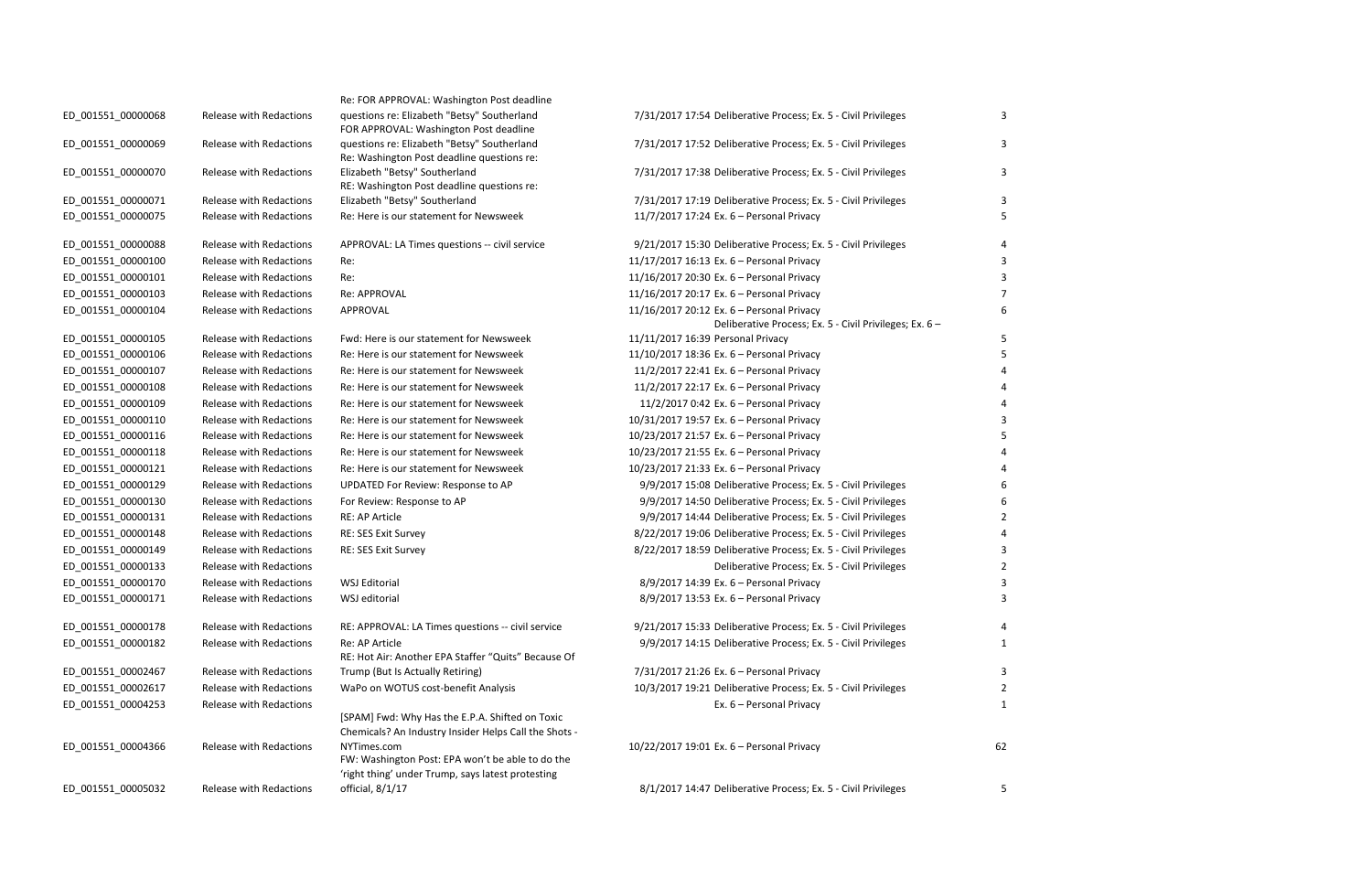|                    |                                | RE: Hot Air: Another EPA Staffer "Quits" Because Of                                    |                                                                                                   |    |
|--------------------|--------------------------------|----------------------------------------------------------------------------------------|---------------------------------------------------------------------------------------------------|----|
| ED_001551_00005033 | Release with Redactions        | Trump (But Is Actually Retiring)                                                       | 7/31/2017 21:29 Ex. 6 - Personal Privacy                                                          |    |
|                    |                                |                                                                                        | Deliberative Process; Ex. 5 - Civil Privileges; Ex. 6 -                                           |    |
| ED_001551_00005042 | Release with Redactions        |                                                                                        | 9/9/2017 23:59 Personal Privacy                                                                   |    |
|                    |                                | RE: FRONTLINE (PBS) interview request for Scott                                        |                                                                                                   |    |
| ED_001551_00005768 | Release with Redactions        | Pruitt                                                                                 | 10/4/2017 21:48 Deliberative Process; Ex. 5 - Civil Privileges                                    | 18 |
| ED_001551_00005943 | Release with Redactions        | Re: Hello from James Hewitt                                                            | 7/31/2017 19:10 Ex. 6 - Personal Privacy                                                          |    |
| ED_001551_00005951 | Release with Redactions        | hey Matt                                                                               | 9/11/2017 14:33 Ex. 6 - Personal Privacy                                                          |    |
| ED_001551_00005953 | <b>Release with Redactions</b> | RE: Hello from James Hewitt                                                            | 7/31/2017 19:14 Ex. 6 - Personal Privacy                                                          |    |
| ED 001551 00005954 | Release with Redactions        | <b>Hello from James Hewitt</b>                                                         | 7/31/2017 19:05 Ex. 6 - Personal Privacy                                                          |    |
| ED_001551_00007343 | Release with Redactions        | Re: September 26th LA Times Article                                                    | 10/28/2017 3:05 Ex. 6 - Personal Privacy                                                          |    |
| ED_001551_00007344 | Release with Redactions        | Bring Science back to EPA                                                              | 8/3/2017 16:12 Ex. 6 - Personal Privacy                                                           |    |
|                    |                                | The EPA: to protect human health and the                                               |                                                                                                   |    |
| ED_001551_00007348 | Release with Redactions        | environment                                                                            | 9/17/2017 14:17 Ex. 6 - Personal Privacy                                                          |    |
|                    |                                | DISSENT INSIDE EPA DEEPENS/Veteran's Farewell                                          |                                                                                                   |    |
| ED_001551_00007359 | Release with Redactions        | Decries Radical Pollution "Deregulation"                                               | 8/1/2017 14:36 Ex. 6 - Personal Privacy                                                           |    |
| ED_001551_00007849 | Release with Redactions        | APPROVAL: LA Times questions -- civil service                                          | 9/21/2017 15:30 Deliberative Process; Ex. 5 - Civil Privileges                                    |    |
|                    |                                | RE: FRONTLINE (PBS) interview request for Scott                                        | Deliberative Process; Ex. 5 - Civil Privileges; Ex. 6 -                                           |    |
| ED_001551_00007856 | Release with Redactions        | Pruitt                                                                                 | 10/4/2017 18:26 Personal Privacy                                                                  | 19 |
|                    |                                | RE: FRONTLINE (PBS) interview request for Scott                                        | Deliberative Process; Ex. 5 - Civil Privileges; Ex. 6 -                                           |    |
| ED_001551_00007857 | Release with Redactions        | Pruitt                                                                                 | 10/4/2017 18:43 Personal Privacy                                                                  | 20 |
|                    |                                | RE: FRONTLINE (PBS) interview request for Scott                                        | Deliberative Process; Ex. 5 - Civil Privileges; Ex. 6 -                                           |    |
| ED_001551_00007858 | Release with Redactions        | Pruitt<br>FW: FRONTLINE (PBS) interview request for Scott                              | 10/4/2017 21:48 Personal Privacy                                                                  | 18 |
| ED 001551 00007859 | Release with Redactions        | Pruitt                                                                                 | 10/4/2017 21:55 Ex. 6 - Personal Privacy                                                          | 16 |
| ED_001551_00007860 | Release with Redactions        | <b>RE: Pruitt</b>                                                                      | 10/11/2017 19:28 Ex. 6 - Personal Privacy                                                         |    |
| ED_001551_00007861 | Release with Redactions        | <b>RE: Pruitt</b>                                                                      | 10/11/2017 19:45 Ex. 6 - Personal Privacy                                                         |    |
| ED_001551_00007862 | Release with Redactions        | Here is our statement for Newsweek                                                     | 10/11/2017 19:46 Ex. 6 - Personal Privacy                                                         |    |
| ED_001551_00007863 | Release with Redactions        | RE: Here is our statement for Newsweek                                                 | 10/11/2017 20:21 Ex. 6 - Personal Privacy                                                         |    |
| ED_001551_00007869 | Release with Redactions        | APPROVAL                                                                               | 11/16/2017 20:12 Ex. 6 - Personal Privacy                                                         |    |
|                    | Release with Redactions        | Re: Here is our statement for Newsweek                                                 | 10/23/2017 22:19 Ex. 6 - Personal Privacy                                                         |    |
| ED_001551_00007891 |                                |                                                                                        |                                                                                                   |    |
| ED_001551_00007902 | Release with Redactions        | Your statement as EPA spokesman<br>RE: Hot Air: Another EPA Staffer "Quits" Because Of | 8/2/2017 5:57 Ex. 6 - Personal Privacy<br>Deliberative Process; Ex. 5 - Civil Privileges; Ex. 6 - |    |
| ED_001551_00007915 | <b>Release with Redactions</b> | Trump (But Is Actually Retiring)                                                       | 7/31/2017 21:31 Personal Privacy                                                                  |    |
| ED 001551 00007926 | <b>Release with Redactions</b> | Hey Jim -                                                                              | 8/4/2017 20:06 Ex. 6 - Personal Privacy                                                           |    |
|                    |                                |                                                                                        |                                                                                                   |    |